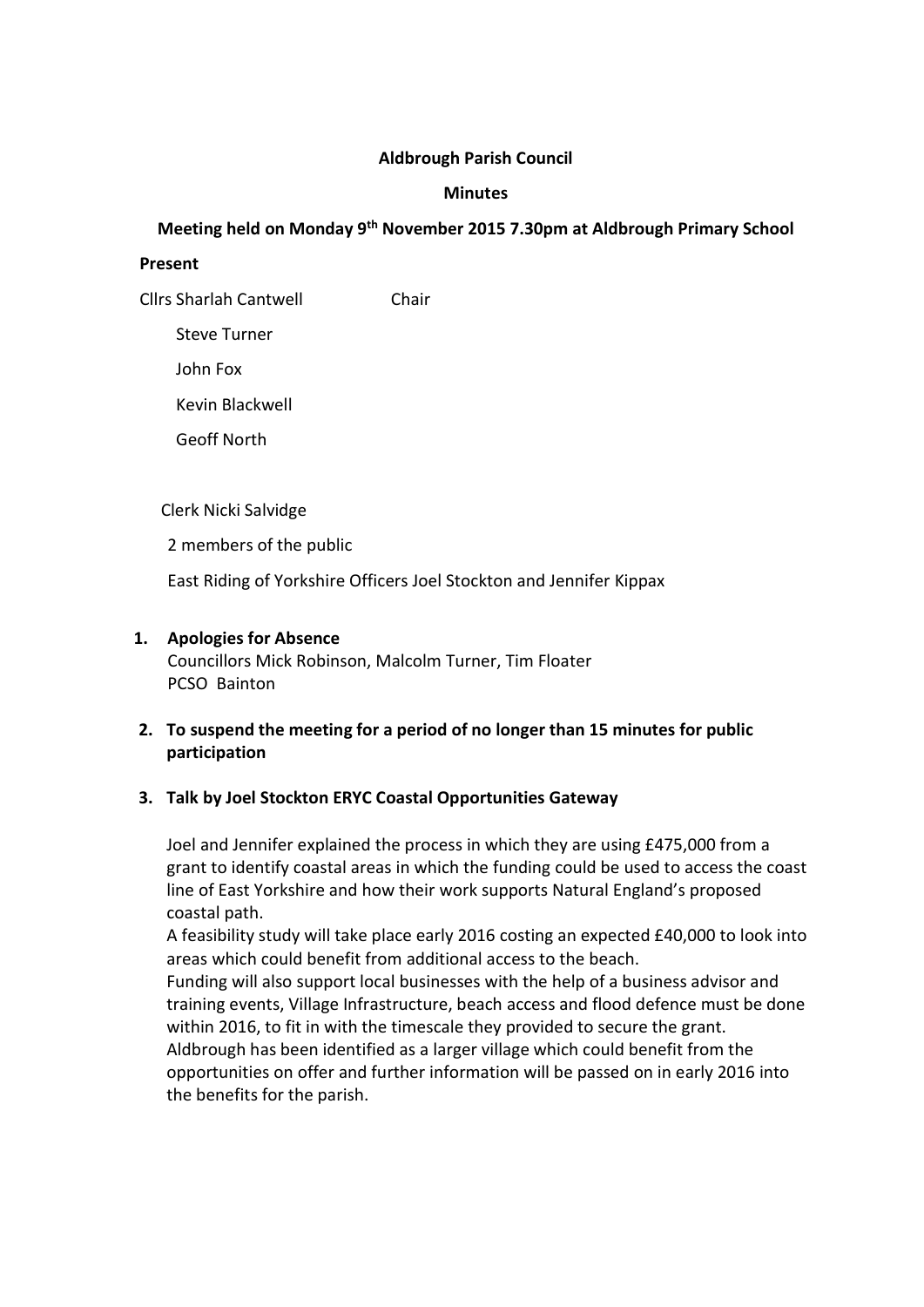### 4. To receive declarations of interest by any member of the council in respect of the

Agenda items below. Members declaring an interest should (A) identify the agenda item and the type of interest being declared & (B) note dispensations given to any member of the council in respect of the agenda items below

### 5. To approve last month's minutes held Monday 12<sup>th</sup> October 2015

#### 6. To present the financial accounts – Chair to approve and sign

Payments for November

| Clerks Wages (1 Month)                    |  | £257.40   |
|-------------------------------------------|--|-----------|
| <b>HAPS</b>                               |  | £ 72.00   |
| Autella                                   |  | $£$ 20.00 |
| Cllr. Cantwell expenses (Tree and wreath) |  | £40.00    |

### 7. Police Matters

Nothing to report

### 8. Matters arising – Chair to receive updates on 'Resolves'

Hornsea Road- Report from ERYC read out by Chair, Councillor Robinson very disappointed that despite promises there was no consultation with the police or local councillors and would like to go through each point in his response to the letter.

Public footpath- Andrew Chudley sending Bridge team to look at PO snicket bridge. Cllr. S. Turner has asked Paul Turner to look at repairs prior to his holidays. Cllr. S. Turner will report back on his progress. Cllr. North has strimmed the nettles down the snicket, but suggested that next year weed killer be used at the start of the growing season. It was also suggested that there be an additional cut for Public Footpaths to bring it to 4, Cllr. Woodward to add to his grant application. Citizen Link- offer letter read out and a number of issued raised, clerk to get in touch with ERYC to clarify quires raised. Cllr. Blackwell would like consideration be given to the use of the link building against costs incurred, all agreed.

Poorfields – Clerk is discussing with Tracy from McColls re their involvement. Cllrs. Turner and Cantwell discussed giving a cheque to the value of £10 to those qualifying rather than issuing vouchers. All agreed.

### 9. CLG Gas site meeting/information

Cllr. Blackwell attended, nothing to report

### 10. Planning Applications

Elm Tree – revised Plans received to change from 4 to 3 cottages Withernwick wind farm applcation gone to appeal

#### 11. Correspondence

Playground inspection due January 2016 -£78.00